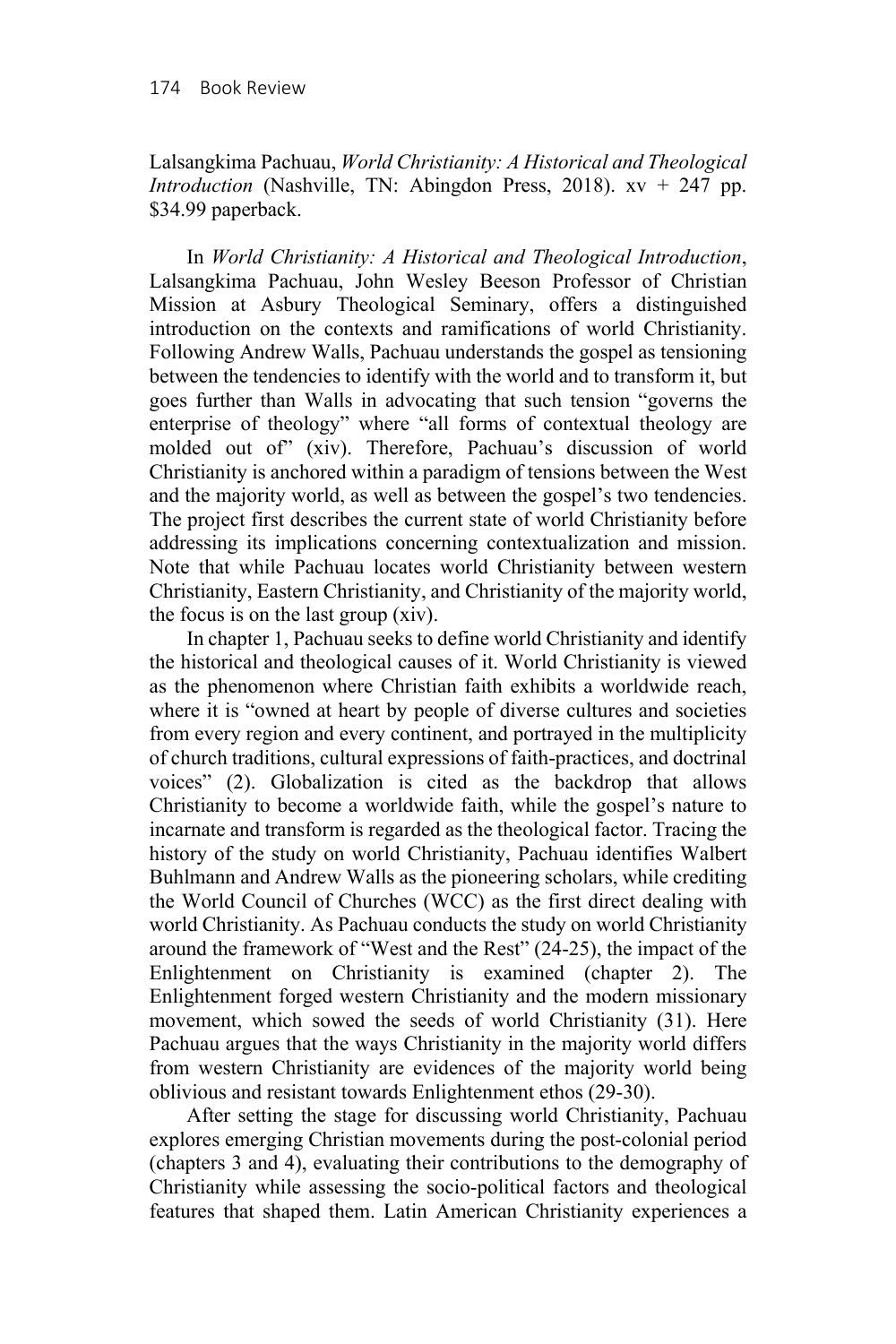revitalization despite a slight decline in the overall Christian population. The predominant Catholicism undergoes a spiritual renewal as laypersons yearn to meet the increasingly challenging sociopolitical environments while the articulation of liberation theology provides the theological framework. Protestantism also plays a more significant role than before, as it is often used to energize social movements. Pentecostalism grows conspicuously, and Latin America becomes the continent with the most Pentecostals.

African Christianity encounters the most dramatic Christian population growth, from 80M in 1970 to 335M in 2000 despite the depressingly deteriorating socio-political climate (54). During this period, all denominations experienced significant growth (Orthodox's growth of 230% was the slowest), with the fastest-growing denomination being Anglican at 844% growth. Crucial observations concerning Pentecostalism are made here, including Pentecostalism as a fluid concept that can refer to denomination, movement, or stream within other traditions as well as many African Pentecostal groups have expanded outside of Africa (58). As for Asian and Pacific Islands Christianity (chapter 4), Pachuau presents succinct summaries of many countries' encounters with Christianity as well as the results of these encounters. It is imperative to note that while there are significant conversions to Christianity in many regions, Asian Christianity looks radically different from one place to another as each nation is facing diverse contexts.

After describing each region in broad strokes, Pachuau moves from presenting the contexts of world Christianity to presenting its theological implications. Chapter 5 focuses on contextual theology, the contextualization of Christianity, and their relationships with global Christianity. Pachuau defines contextualization as disclosing "the crucial role played by contexts in any genuine theological construction, communication, and reception" (94) and sketches its developments, mainly how evangelicals turned from reluctancy to participation. The discussion on the variety of approaches to contextual theology at the end of this chapter naturally leads to a survey of contextual theologies from the majority world (chapter 6). Out of the common contexts of religiosity, poverty, and existential tensions, liberation theology, inculturation, and theology of religions are essential showcases of the implications of world Christianity, in light of the tensions between contextualization and contextual theology as well as between western Christianity and Christianity in the Majority World. Interestingly, Pachuau views the Charismatic movement as contextual theology. Last but not least, Pachuau shows three examples of missions from the majority world (chapter 7), showing how contexts have tremendous implications for missiology.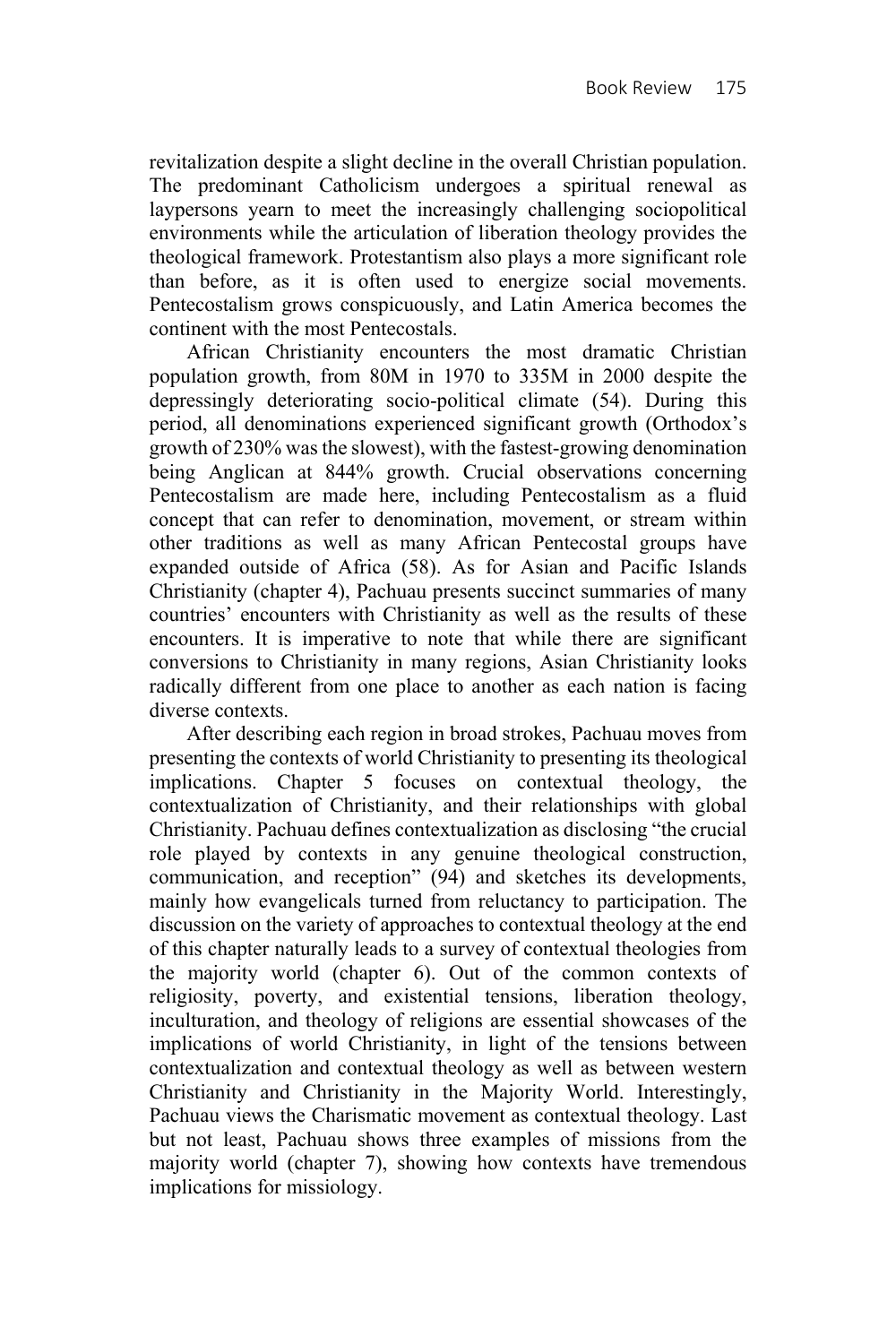Perhaps the most crucial contribution this work makes to the study of world Christianity is its deconstruction of the delusion that western Christianity (and its theology) ought to be the only dominant form and understanding of Christianity. Throughout the book, Pachuau makes a convincing case that Christianity as a world religion is more comprehensive and sophisticated than many in the West have expected. He aptly shows that the diverse Christianity in the Majority World is neither more primitive nor immature than the western form but comprises valid contextual responses to realities. Besides deconstruction, this work also provides a comprehensive introduction to world Christianity in at least two ways. First, there is extensive coverage of all regions that have significant Christian growth in the post-colonial period. Though these are inevitably in "broad strokes" (21), they are meticulous enough for readers to form a general impression regarding the state of Christianity in a particular region. Second, succinct introductions on critical subjects related to world Christianity, such as globalization (1-2), Enlightenment (24-29), Pentecostalism (49-51), and contextualization (92-94), are given when appropriate, which are vital in enabling amateur readers to grasp the subjects.

Outside of the study of world Christianity, this work advances the study of other theological disciplines and confessions. For example, Pachuau's keen observation of the tension between contextualization and contextual theology may open a new direction for intercultural study. Likewise, his depiction of Pentecostalism in other regions has given the Pentecostal community much to contemplate, including this reviewer on his own confessional body, neo-Charismatic Chinese immigrants in North America.

This work has much to commend, but the following strengths stand out in particular. Its high readability will ensure its wide readership, including being used as a textbook for world Christianity courses. Pachuau writes in a highly structured manner, often taking the readers through his rationale and always giving broad overviews before assessing chronologically the sociopolitical and theological factors that constitute the unique form of Christianity found in each region. This structured manner allows his readers to follow his presentation seamlessly. Besides its high readability, Pachuau's exhaustive research and comprehensive documentation of his sources will make this book a useful reference for many. His inclusion of Catholic thought and careful documentation of Catholic change show the broadness of his research, and may yield ecumenical fruits. As a Mizo itinerant evangelist turned missiologist who was trained at Princeton, Pachuau notices things rarely articulated, including the general more positive view towards colonialism in Asia and Africa as well as the nature of Pentecostalism. These make Pachuau's work one of a kind.